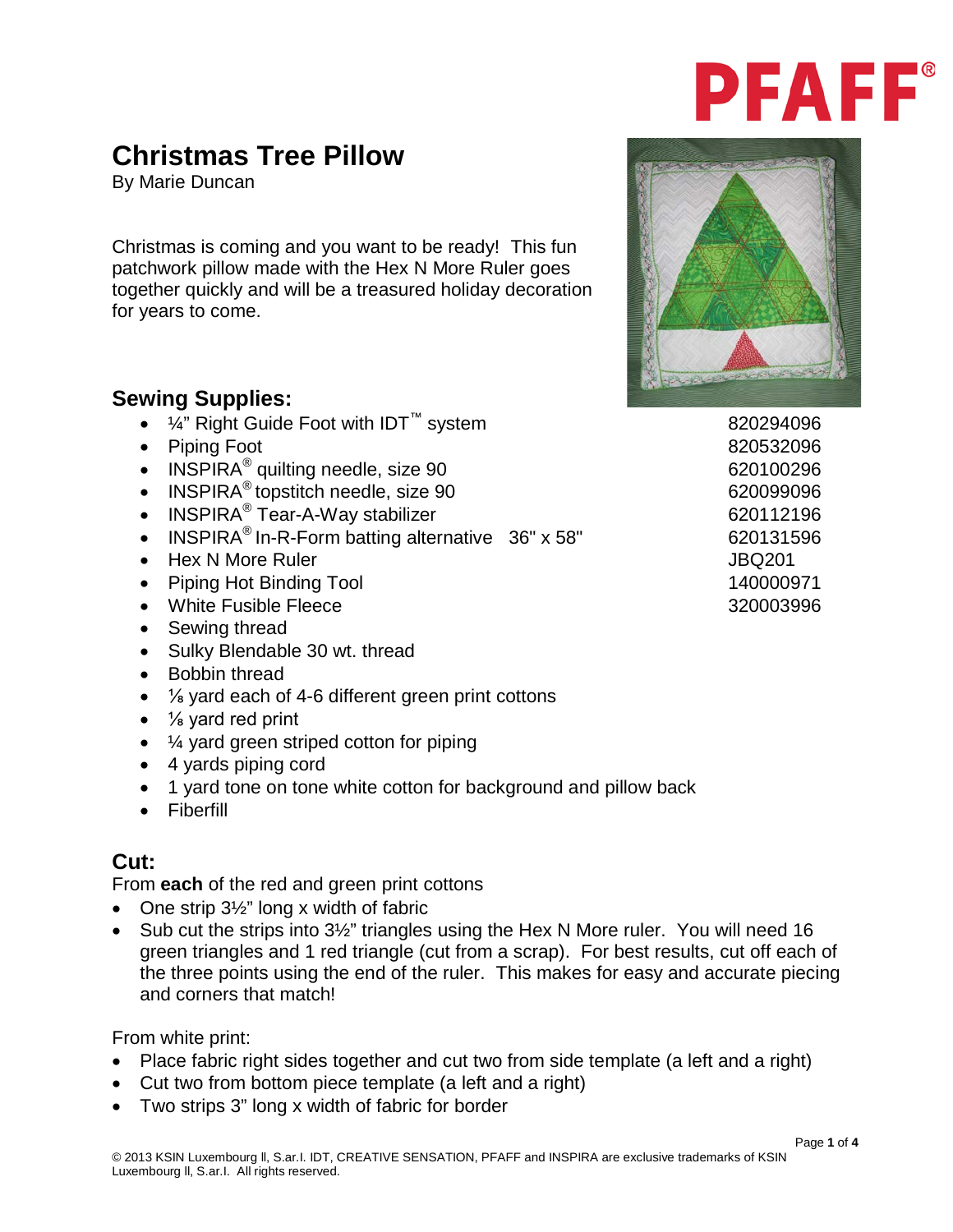

16 $\frac{1}{2}$ " x 18 $\frac{1}{2}$ " for pillow back

From green stripe for piping:

Three strips  $1\frac{1}{4}$ " long x width of fabric

From fusible fleece:

• One rectangle 16" x 181/2

#### **Sew:**

- 1. Insert an INSPIRA® quilting needle, size 90.
- 2. Thread with cotton sewing thread top and bobbin.
- 3. Snap on your ¼" Right Guide Foot with IDT<sup>™</sup> system.
- 4. Select a center needle position straight stitch.
- 5. Sew the triangles into rows as shown pressing the seams to one side as you go.
- 6. Sew the rows into a tree.
- 7. Place one of the side pieces right sides together with one tree edge.
- 8. Stitch in place.
- 9. Repeat with the other side piece.
- 10.Place one of the bottom pieces right sides together with the red triangle.
- 11.Stitch in place.
- 12.Repeat with the other bottom piece on the other side of the red triangle.
- 13.Stitch the bottom strip to the bottom of the tree.
- 14.Press.
- 15. Place INSPIRA<sup>®</sup> Tear-A-Way stabilizer underneath the 3" x width of fabric strips.
- 16.Mark the center of the strip, lengthwise by folding in in half and finger pressing.
- 17.Thread with Sulky Blendable 30 wt. thread on top and bobbin thread in the bobbin.

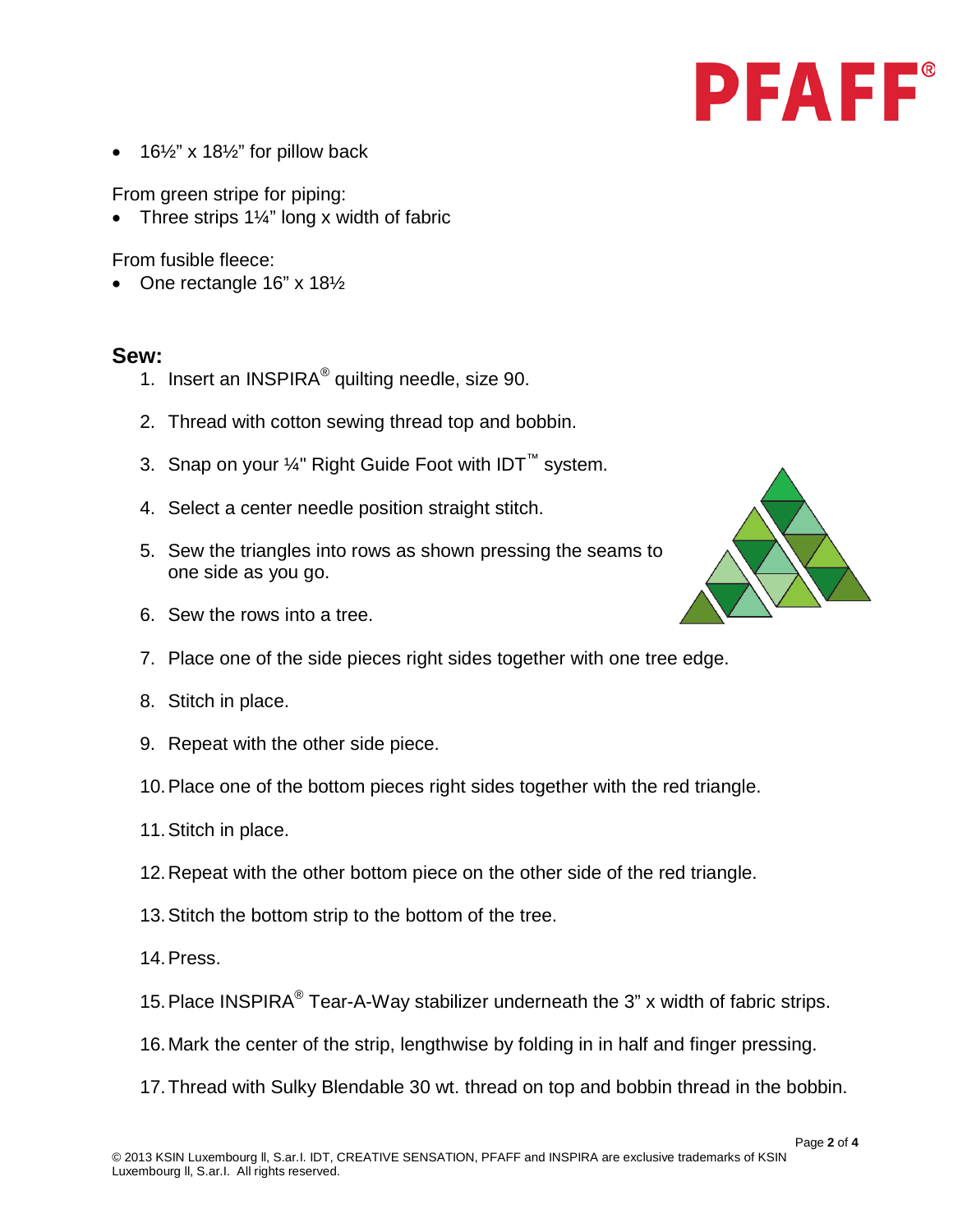

- 18. Select a decorative stitch. We used **6.4.27** and **6.4.28** *and* **from the** *creative sensation*™ pro. It is one of the stacking stitches. Sew stitch 6.4.27 in green, then starting back at the same starting point, sew stitch 6.4.28 in red. Any of your favorite decorative stitches will work as long as they are not too dense. If you are using a satin stitch, use a 40 wt. rayon instead of the 30 wt. blendables.
- 19.Trim the strips to 2¼" wide with the stitching centered.

### **Finish the Pillow:**

- 1. Thread with sewing thread top and bobbin.
- 2. Sew the piping strips end to end to form one long strip.
- 3. Wrap the fabric around the cording.
- 4. Snap on your Piping Foot.
- 5. Stitch to create the piping.
- 6. Using your Piping Hot Binding Tool, trim the seam allowance of the piping to ¼".
- 7. Stitch piping along the top and bottom edge of the pillow.
- 8. Place one of the stitched strips over the stitched piping along the top edge.
- 9. With the groove of the foot following over the piping cord, stitch the strip in place.
- 10.Trim off the excess.
- 11.Stitch the leftover piece along the bottom edge as shown.
- 12.Stitch piping to each edge.
- 13.Stitch the remaining border strips to each side of the pillow as shown.
- 14.Stitch piping all the way around the outside of the pillow stopping at each corner. Cut the piping and start back up.
- 15.Place fusible fleece on the wrong side and press to fuse in place.

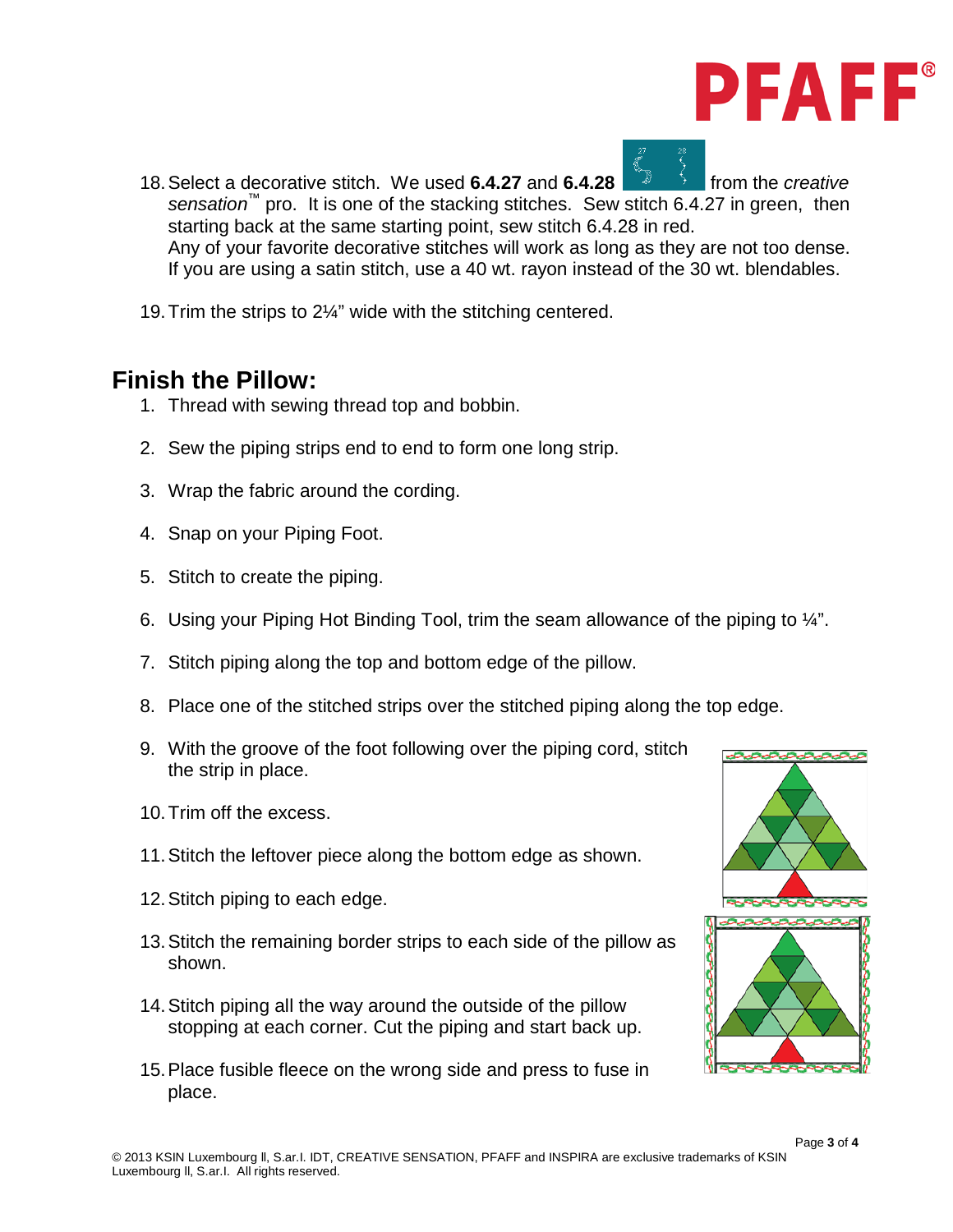

- 16.Thread with 30 wt. cotton on top and sewing thread in the bobbin.
- 17.Stitch ¼" from each seam, quilting the tree.
- 18.Because we wanted a rather flat profile to our pillow, we made a pillow form using INSPIRA® In-R-Form batting alternative.
- 19.Cut two pieces of INSPIRA® In-R-Form batting alternative 15¾ x 17¼".
- 20.Place wrong sides together.
- 21. Select stitch **1.1.5**
- 22.Sew around the pillow form leaving a 5" opening for stuffing.
- 23.We won't turn the form, just stuff it lightly with fiberfill. When finished, zigzag the opening closed.
- 24.Place pillow back right sides together with the pillow front.
- 25.Snap on your Piping Foot.
- 26.Select straight stitch **1.1.1**.
- 27.Sew around the pillow leaving a 9" opening along the bottom to insert the pillow form.
- 28.Clip the corners, turn and press.
- 29.Insert the pillow form.
- 30.Sew the opening closed.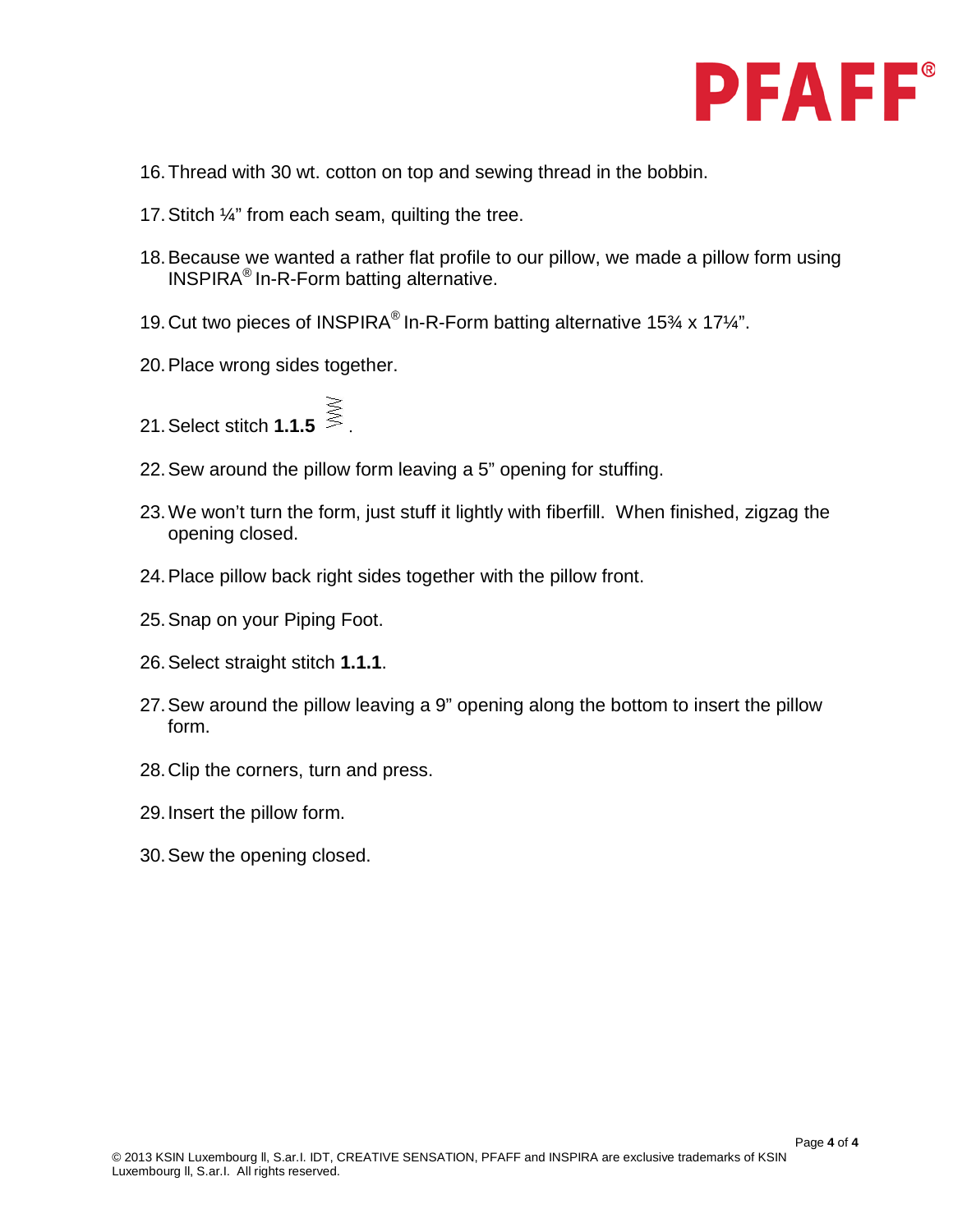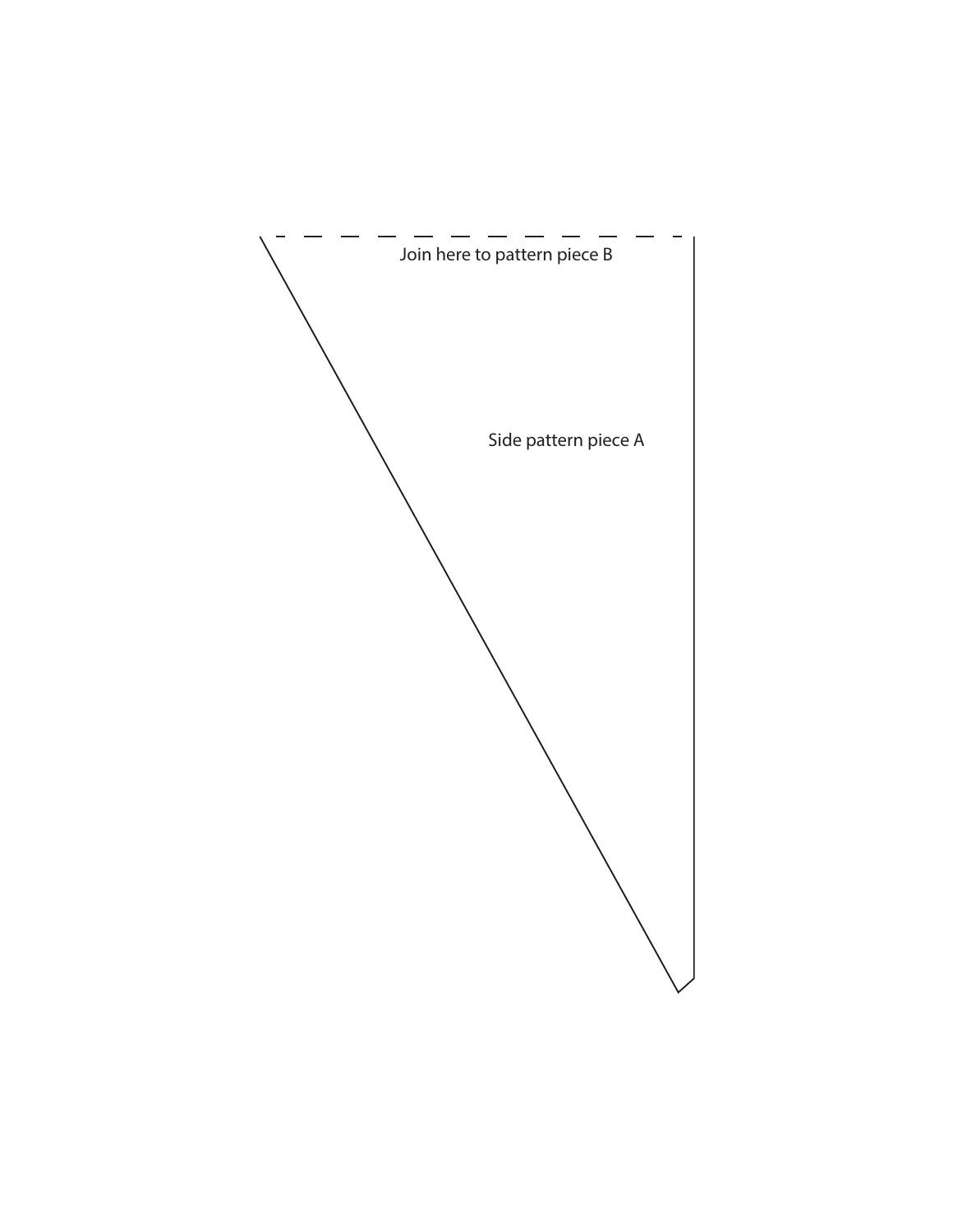